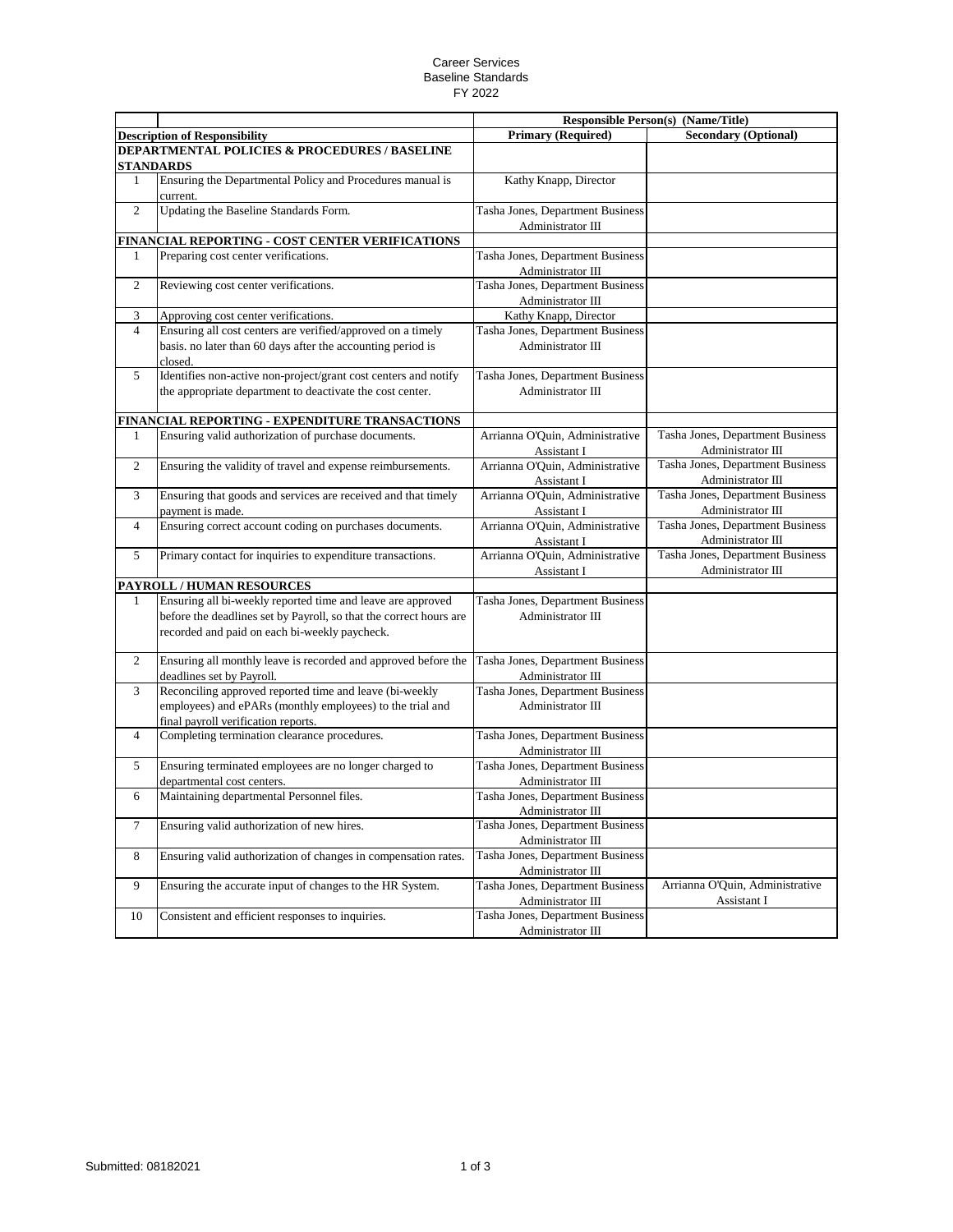## Career Services Baseline Standards FY 2022

|                |                                                                                                                                        |                                                       | <b>Responsible Person(s) (Name/Title)</b>             |
|----------------|----------------------------------------------------------------------------------------------------------------------------------------|-------------------------------------------------------|-------------------------------------------------------|
|                | <b>Description of Responsibility</b>                                                                                                   | <b>Primary (Required)</b>                             | <b>Secondary (Optional)</b>                           |
|                | <b>CASH HANDLING</b>                                                                                                                   |                                                       |                                                       |
| 1              | Collecting cash, checks, etc.                                                                                                          | Arrianna O'Quin, Administrative<br>Assistant I        |                                                       |
| $\overline{c}$ | Prepares Departmental Deposit Form.                                                                                                    | Arrianna O'Quin, Administrative<br>Assistant I        |                                                       |
| 3              | Approves Departmental Deposit Form.                                                                                                    | Kathy Knapp, Director                                 | Tasha Jones, Department Business<br>Administrator III |
| $\overline{4}$ |                                                                                                                                        | Arrianna O'Quin, Administrative                       |                                                       |
|                | Transports deposit to the Cashiers Office.                                                                                             | Assistant I                                           |                                                       |
| 5              | Preparing Journal Entries.                                                                                                             | N/A                                                   |                                                       |
| 6              | Verifying deposits posted correctly in the Finance System.                                                                             | Tasha Jones, Department Business<br>Administrator III |                                                       |
| 7              | Adequacy of physical safeguards of cash receipts and<br>equivalent.                                                                    | Arrianna O'Quin, Administrative<br>Assistant I        |                                                       |
| 8              | Ensuring deposits are made timely.                                                                                                     | Arrianna O'Quin, Administrative<br>Assistant I        |                                                       |
| 9              | Ensuring all employees who handle cash have completed Cash<br>Security Procedures or Cash Deposit and Security Procedures<br>training. | Kathy Knapp, Director                                 | Tasha Jones, Department Business<br>Administrator III |
| 10             | Updating Cash Handling Procedures as needed.                                                                                           | N/A                                                   |                                                       |
| 11             | Consistent and efficient responses to inquiries.                                                                                       | Arrianna O'Quin, Administrative<br>Assistant I        |                                                       |
|                | PETTY CASH                                                                                                                             |                                                       |                                                       |
| 1              | Preparing petty cash disbursements.                                                                                                    | N/A                                                   |                                                       |
| $\overline{2}$ | Ensuring petty cash disbursements are not for more than \$100.                                                                         | N/A                                                   |                                                       |
| 3              | Ensuring petty cash disbursements are made for only authorized<br>purposes.                                                            | N/A                                                   |                                                       |
| $\overline{4}$ | Approving petty cash disbursements.                                                                                                    | N/A                                                   |                                                       |
| 5              | Replenishing the petty cash fund timely.                                                                                               | N/A                                                   |                                                       |
| 6              | Ensuring the petty cash fund is balanced after each<br>disbursement.                                                                   | N/A                                                   |                                                       |
|                | <b>CONTRACT ADMINISTRATION</b>                                                                                                         |                                                       |                                                       |
| 1              | Ensuring departmental personnel comply with contract<br>administration policies/procedures.                                            | Tasha Jones, Department Business<br>Administrator III |                                                       |
|                | PROPERTY MANAGEMENT                                                                                                                    |                                                       |                                                       |
| 1              | Performing the annual inventory.                                                                                                       | Arrianna O'Quin, Administrative<br>Assistant I        |                                                       |
| $\overline{c}$ | Ensuring the annual inventory was completed correctly.                                                                                 | Arrianna O'Quin, Administrative<br>Assistant I        |                                                       |
| 3              | Tagging equipment.                                                                                                                     | N/A                                                   |                                                       |
| $\overline{4}$ | Approving requests for removal of equipment from campus.                                                                               | Kathy Knapp, Director                                 |                                                       |
|                | <b>DISCLOSURE FORMS</b>                                                                                                                |                                                       |                                                       |
|                | Ensuring all employees with purchasing influence complete the<br>annual Related Party disclosure statement online.                     | Kathy Knapp, Director                                 | Tasha Jones, Department Business<br>Administrator III |
| 2              | Ensuring all full time, benefits eligible, exempt faculty and staff<br>complete the Consulting disclosure statement online.            | Kathy Knapp, Director                                 | Tasha Jones, Department Business<br>Administrator III |
| 3              | Ensuring that all Principal and Co-Principal Investigators<br>complete the annual Conflict of Interest disclosure statement for        | Kathy Knapp, Director                                 |                                                       |
|                | the Office of Research and Sponsored Programs                                                                                          |                                                       | Tasha Jones, Department Business<br>Administrator III |
|                | RESEARCH ADMINISTRATION                                                                                                                |                                                       |                                                       |
| 1              | Verifies that all grant cost centers contain positive budgetary<br>balances.                                                           | N/A                                                   |                                                       |
| $\overline{c}$ | Ensuring that research expenditures are covered by funds from<br>sponsors.                                                             | N/A                                                   |                                                       |
| 3              | Notifies the appropriate department to deactivate expired grant<br>cost centers.                                                       | $\rm N/A$                                             |                                                       |
| $\overline{4}$ | Ensuring that all fund groups for each Dept ID have positive<br>fund equity at year-end.                                               | $\rm N/A$                                             |                                                       |
| 5              | Verifies that effort reporting is accurately calculated (verifies<br>actual time) and timely reported (quarterly).                     | $\rm N/A$                                             |                                                       |